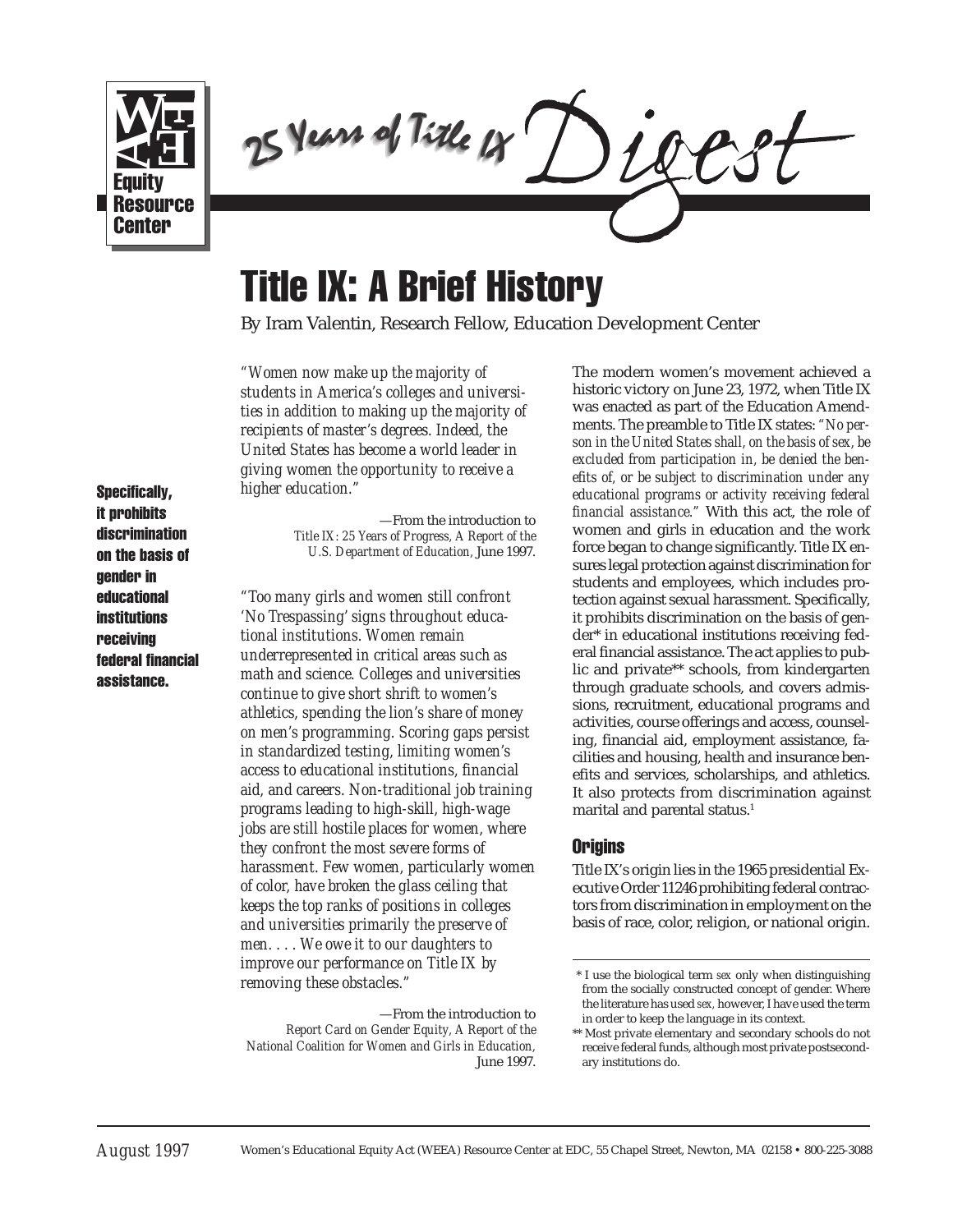Not imagining the potential impact of Title IX on athletics, when their concerns about football were allayed, higher education did not lobby for or against the bill.

Executive Order 11246 was amended by President Johnson, effective October 13, 1968, to include discrimination based on sex and was renamed "Executive Order 11246 (1965) as amended by Executive Order 11375 (1967)." Bernice R. Sandler, at the time a part-time lecturer at the University of Maryland and currently a senior scholar in residence at the National Association for Women in Education, was the first to use the order for the benefit of women. "I had made the connection," she noted, "that, since most universities and colleges had federal contracts, they were forbidden from discriminating in employment on the basis of sex." Ignited by Sandler's efforts, on March 9, 1970, Rep. Martha Griffiths (D-Michigan) gave the first speech in the U.S. Congress concerning discrimination against women in education. Three weeks later, the first contract compliance investigation involving sex discrimination began at Harvard University.

In June and July 1970, Rep. Edith Green (D-Ohio), who chaired the subcommittee that dealt with higher education, drafted legislation prohibiting sex discrimination in education and held the first congressional hearings on the education and employment of women. The hearings that Rep. Green held were the first legislative step toward the enactment of Title IX. The original version of the bill, which was part of a larger measure on higher education, proposed to amend Title VII of the 1964 Civil Rights Act (prohibiting discrimination in employment on the basis of race, color, religion, sex, or national origin) to cover employees in educational institutions. The measure also proposed to amend Title VI of the Civil Rights Act (prohibiting discrimination on the basis of race, color, or national origin in any program receiving federal financial assistance) to cover sex discrimination, and to extend the Equal Pay Act to cover executives, administrators, and professionals. When the hearings were finished, Rep. Green asked Sandler to join the committee staff to put together the written record of the hearings. Sandler thus became the first person ever appointed to the staff of a congressional committee to work specifically in the area of women's rights.

The bill was managed in the Senate by Senators Birch Bayh (D-Indiana) and George McGovern (D-South Dakota). The House-Senate conference committee took several months to settle differences between the House and Senate education bill. Honoring the requests of African American leaders and their supporters, who feared that the process of amending Title VI could weaken its coverage, Rep. Green proposed a separate and new title, which became the now famous Title IX.

The technical wording of the bill made it difficult to understand at a quick glance and discussion on the Senate floor included whether the bill would require educational institutions to allow women to play football. Not imagining the potential impact of Title IX on athletics, when their concerns about football were allayed, higher education did not lobby for or against the bill. Sandler and the bill's other supporters did not lobby on its behalf either in order to avoid attracting adverse attention. The elementary and secondary education community remained for the most part unaware of it because it was attached to a higher education measure.

The bill also included the amendment to the Equal Pay Act—enforced by the Department of Labor—extending protection against sex discrimination to administrators, professionals, and executives. Although Title IX largely slipped by its potential detractors, it would significantly expand the jurisdiction of the Department of Labor—a fact that was not realized until after passage of the bill. Congress passed the bill on June 8, 1972. President Nixon signed Title IX into law on June 23, and it became effective on July 1, 1972. Earlier that same year, Title VII of the Civil Rights Act was amended in a separate action to cover all employees in educational institutions.2

#### Stipulations

The Department of Health, Education, and Welfare took three years (1972–75) to translate Title IX into specific regulations.3 President Ford signed the Title IX regulations on May 27, 1975. According to these regulations:

- School systems or other recipients of federal funds must designate at least one employee as the Title IX coordinator to oversee compliance efforts and investigate any complaints of sex discrimination.
- All students and employees must be notified of the names, office address(es), and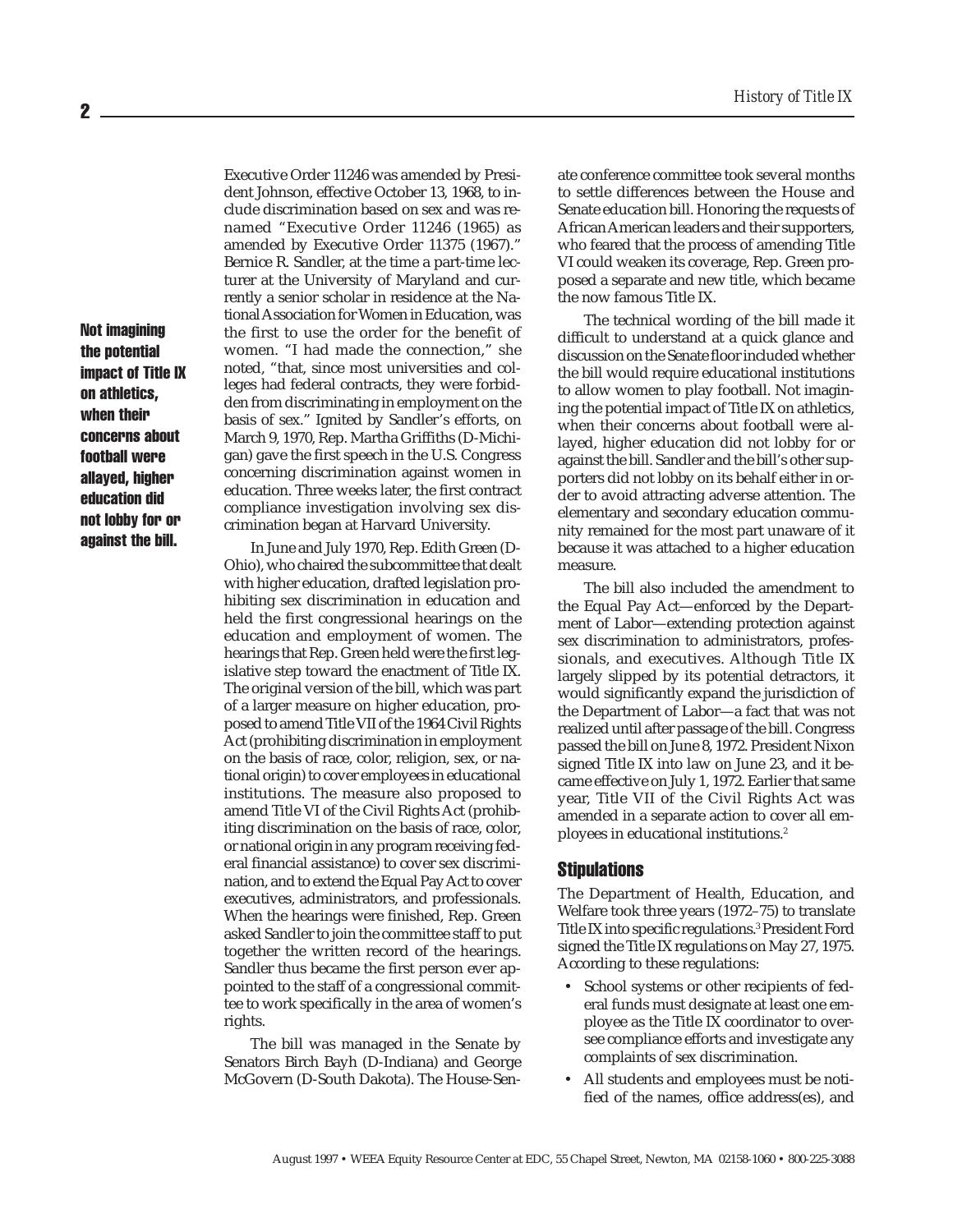### **Desegregation Assistance Centers** Region V: IL, IN, MI, MN, OH, WI

The Desegregation Assistance Centers (DACs) provide a wide range of technical assistance for equity, race, gender, language, and ethnicity issues to public schools in their region. The DACs are funded by the U.S. Department of Education under Title IV of the 1964 Civil Rights Act to help schools ensure that students are treated equally regardless of race, gender, or national origin.

Region 1: CT, ME, MA, NH, RI, VT Brown University 144 Wayland Avenue Providence, RI 02906 401-274-9548 www.brown.edu/Research/The\_Education\_ Alliance/DAC/dac.html

Region II: NJ, NY, Puerto Rico, Virgin Islands New York University Metropolitan Center for Urban Education 32 Washington Place, Room 72 New York, NY 10003 212-998-5100 www.nyu.edu/education/metroce

Region III: DC, DE, MD, PA, VA, WV Mid-Atlantic Equity Consortium, Inc. 5454 Wisconsin Avenue, Suite 655 Chevy Chase, MD 20815 301-657-7741 www.nicom.com/~maec/index.html

Region IV: AL, FL, GA, KY, MS, NC, SC, TN Southeastern Equity Center Kendall One Plaza 8603 South Dixie Highway, Suite 304 Miami, FL 33143 305-669-0114

Programs for Educational Opportunity 1005 School of Education University of Michigan Ann Arbor, MI 48109-1259 313-763-9910 www.umich.edu/~eqtynet

Region VI: AR, LA, NM, OK, TX Intercultural Development Research Association 5835 Callaghan Road, Suite 350 San Antonio, TX 78210 210-684-8180 www.idra.org

Region VII: IA, KS, MO, NE Midwest Desegregation Center Kansas State University, Bluemont Hall Manhattan, KS 66506-5327 913-532-6408 mdac.educ.ksu.edu

Region VIII: CO, MT, ND, SD, UT, WY Metropolitan State College—Denver 1100 Stout Street, Suite 800 Denver, CO 80204 303-556-8494

Region IX: AZ, CA, NV Southwest Regional Laboratory 4665 Lampson Avenue Los Alamitos, CA 90720 310-598-7661 www.swrl.org

Region X: AK, HI, ID, OR, WA, American Samoa, Guam, Northern Mariana Islands, Republic of Palau Center for National Origin, Race and Sex Equity Northwest Regional Educational Laboratory 101 S.W. Main Street, Suite 500 Portland, OR 97204 503-275-9507 www.nwrel.org/cnorse

School systems may take remedial and affirmative steps to increase the participation of students in programs or activities where bias has occurred.

telephone number(s) of the designated coordinator(s) of Title IX.

- Grievance procedures and nondiscrimination policies must be made public.
- Recipient school systems had to perform a one-time self-evaluation, with obligations to modify practices that did not comply with Title IX.
- School systems may take remedial and affirmative steps to increase the participation of students in programs or activities where bias has occurred.

Although at least one employee is required to be designated to coordinate compliance with Title IX, it is the shared responsibility of an entire school district, from top-level administration to individual staff, to foster compliance.

#### Adjunct Equal Rights Legislation

Although the actual development of Title IX was spurred on by the presidential Executive Order 11246, Title IX grew out of the Civil Rights and feminist movements of the late 1950s, 1960s, and early 1970s. Beginning in the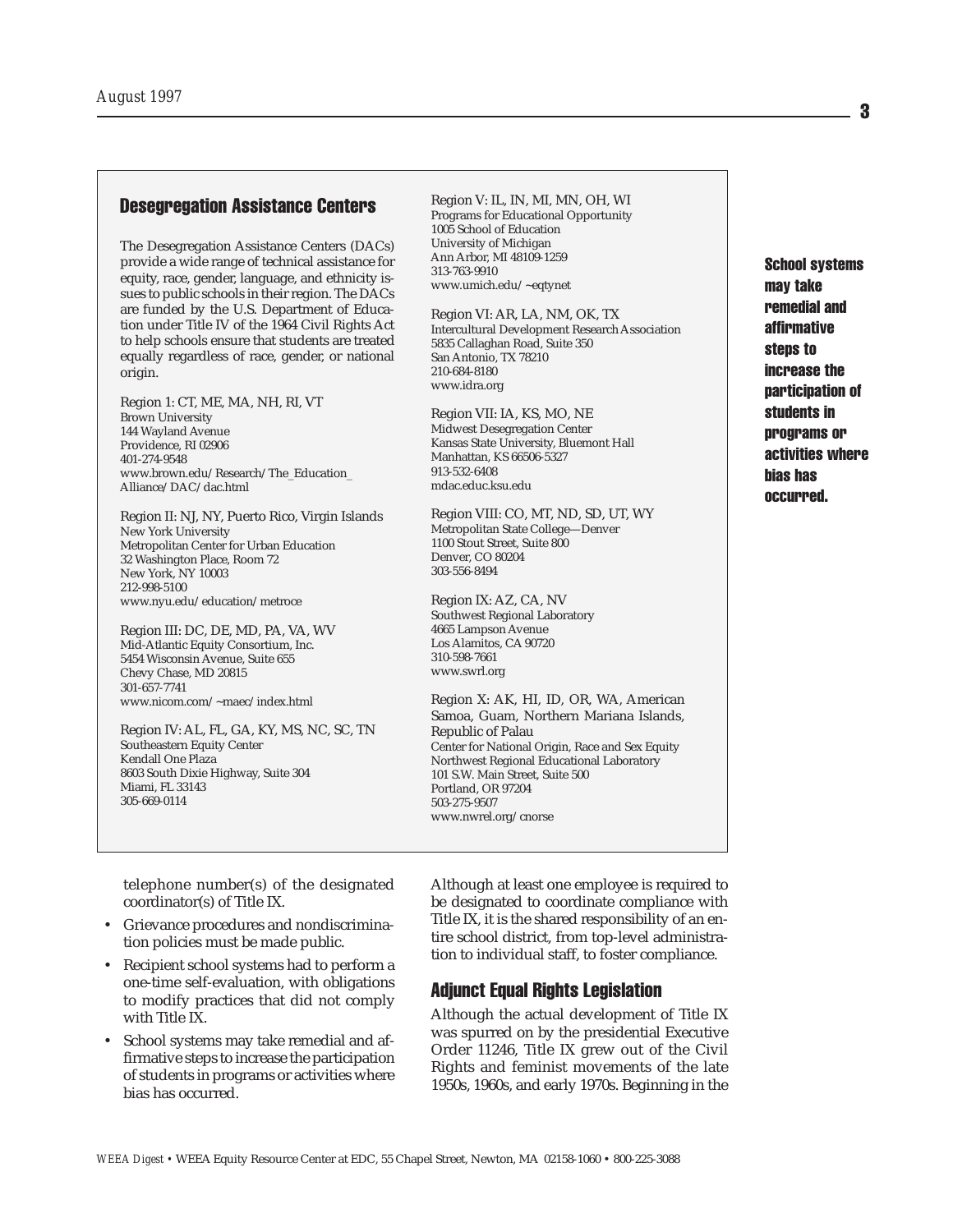1950s with the Supreme Court decision in *Brown v. Board of Education* (1954) outlawing racial segregation in public schools, African American communities had begun to win concessions in the struggle for equal rights. In 1964, African Americans achieved another major victory when Congress passed the Civil Rights Act. Title VII of the act prohibits employment discrimination on the basis of race, color, religion, sex, or national origin. In addition, Title IV provides support to schools working to comply with the nondiscrimination mandate by providing federal funding for regional assistance centers and state education agencies in order to allow these agencies to provide free technical assistance and materials to elementary and secondary schools to ensure that students receive equal educational opportunities.4 In the fall of 1996, Congress eliminated state funds for Title IV, reducing the resources available to local school districts, and federal funding is currently under debate.

As a civil rights statute, Title IX is primarily enforced by the Office for Civil Rights (OCR), which has enforced racial discrimination laws since 1964. Three other pieces of civil rights legislation followed Title IX: Section 504 of the Rehabilitation Act of 1973, prohibiting disability discrimination; the Age Discrimination Act of 1975; and Title II of the Americans with Disabilities Act of 1990, prohibiting disability discrimination by public entities.

In addition, the Women's Educational Equity Act (WEEA) was passed in 1974. The purpose of the law is to make education more equitable for girls and women by providing incentives and guidance to schools and community groups. It was extended in 1978, amended in 1984, and reauthorized in 1988.<sup>5</sup> In contrast to Title IX, which provides sanctions for noncompliance with the sex equity legislation, WEEA represents the supportive component: providing funding at all levels of education for programs of national, statewide, or general significance to overcome sex stereotyping and achieve educational equity for girls and women.6 The key priorities in the early years of the grant program were Title IX compliance by educational institutions and educational equity for racial or ethnic minorities and women and girls with disabilities. WEEA funded grants; the National Advisory Council on

Women's Educational Programs (NACWEP); and the WEEA Publishing Center, now the WEEA Equity Resource Center.

Congress established NACWEP to advise the secretary of education on recommendations concerning sex equity legislation and to evaluate actual WEEA-funded programs. Originally a bipartisan body, it published key reports such as *The Half Full, Half Empty Glass* (1981). By 1982, however, it was dominated by Reagan appointees, and in 1988 it was eliminated by the WEEA Reauthorization Act. For over 20 years, the WEEA Equity Resource Center, which is housed at Education Development Center, Inc. (EDC), has supported gender equity initiatives through the marketing and development of gender-fair materials and maintenance of an on-line resource. The center has also provided technical assistance to thousands of individuals and has published over 300 titles, thereby creating a knowledge base that continues to guide the field. Its support and leadership have helped to frame the current discourse concerning gender equity. In the last few years, congressional budget cuts have reduced the resources available to WEEA and have eliminated most grants. However, in 1996 and 1997, under the direction of Secretary of Education Richard W. Riley, WEEA and the WEEA Equity Resource Center received separate funds enabling them to continue operations.

Legislative support for Title IX is also derived from the 1976 amendments to the Vocational Equity Act of 1963, which require states receiving federal funding for vocational education to develop and carry out activities and programs to eliminate sex bias, stereotyping, and discrimination in vocational education. The amendments also permit the allocation of federal funds to programs for single heads of households, homemakers, part-time workers seeking full-time jobs, and persons seeking jobs in areas nontraditional for their sex.7 Further, under the amendments, many states are required to name state vocational education sex equity coordinators who provide training and produce materials aimed at making vocational education more equitable and less gender segregated. The Carl D. Perkins Act of 1984 allows the coordinator to administer funds for projects to eliminate sex bias and for programs aimed at single parents and programs according to the discretion of the states.<sup>8</sup>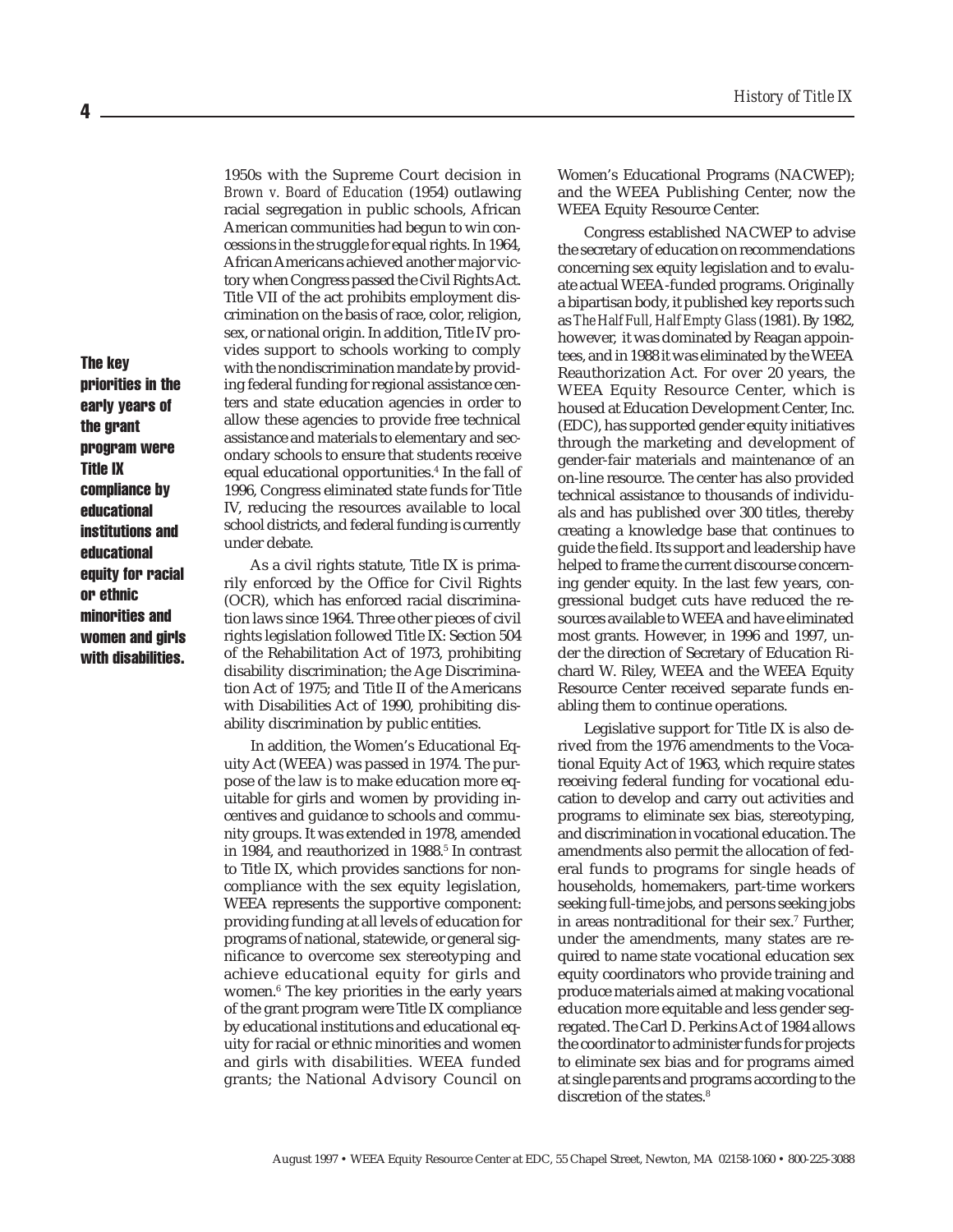In the politically conservative 1980s, the U.S. Department of Justice challenged the broad coverage of Title IX, and enforcement weakened within the Office for Civil Rights.9 The Supreme Court ruled in *Grove City College v. Bell* (1984) that Title IX was program specific, and that, therefore, only those programs and activities receiving direct federal funds needed to comply.10 However, in 1988, Congress passed the Civil Rights Restoration Act, which restored the liability for sanctions to an entire school system or college if it receives federal education funds. The Supreme Court acknowledged in *Franklin v. Gwinnet County Public Schools et al.* (1992) that institutions could be held liable for individuals in those institutions who participated in discriminatory behavior toward females. In this landmark case, the Supreme Court also ruled that plaintiffs could sue for monetary damages. This ruling increased the willingness of lawyers to take on Title IX suits, as well as issuing a wake-up call to school districts about the possible consequences of noncompliance.

#### Progress to Date

While there is much to be accomplished, there is also much to celebrate in this 25th anniversary year. According to the latest report by the U.S. Department of Education, *Title IX: 25 Years of Progress,* in the quarter century since Title IX came into existence, women have been granted greater opportunities to reach their full human potential. Much of the progress in athletics is well known. The report states that since 1971, there has been a fourfold increase in the participation of women in intercollegiate sports.

- In 1995, women made up 37 percent of athletes in college, compared to 15 percent in 1972.
- In 1996, girls constituted 39 percent of high school athletes, compared to 7.5 percent in 1971.
- Women won 19 Olympic medals in the 1996 summer Olympic Games—more than in any previous year's Games.

Women have made similarly dramatic advances in academics.

• In 1994, 63 percent of female high school graduates aged 16–24 were enrolled in college, compared to 43 percent in 1973.

- In 1994, 27 percent of women earned a bachelor's degree, compared to 18 percent in 1971.
- In 1994, women received 38 percent of medical degrees, compared with 9 percent in 1972; 43 percent of law degrees, compared with 7 percent in 1972; and 44 percent of all doctoral degrees, compared to 25 percent in 1977.

In recent years, the number of females taking high school algebra, geometry, and calculus has increased and is now similar to the percentage of males taking these courses. In addition, gender differences in mathematics achievement in most areas have continued to decline. The popularly held belief that males as a sex are predisposed to achievement in mathematics is being challenged by research illustrating the negative impact on females of stereotyping and lack of encouragement by teachers and parents. Gender differences in areas traditionally perceived as male, such as spatial relations, have been eliminated by changing teaching practices, indicating that differences have more to do with socialization than with genes. Yet women continue to be underrepresented in areas such as computer science, engineering, mathematics, and physical science and are less likely than men to earn a degree in these fields. For example, the Department of Education report<sup>11</sup> states that women earn only

- 17 percent of math and physical science Ph.D.'s
- 14 percent of computer science Ph.D.'s
- 7 percent of engineering Ph.D.'s

According to the U.S. Bureau of Labor Statistics, in 1996 women made up 98.6 percent of secretaries and 96.9 percent of receptionists, but only 9.2 percent of all engineers, architects, and surveyors, and only 4.1 percent of all mechanics and repair technicians.<sup>12</sup> Even women who do go on to earn a degree in mathematics or science still have to deal with inequity in the labor market. For example, as the Department of Education report states

- In 1993, women who had majored in the natural sciences earned 15 percent less than male colleagues with the same majors.
- In 1993, women graduates of four-year colleges earned about 20 percent less than their male counterparts with the same education.

**Gender** differences in areas traditionally perceived as male, such as spatial relations, have been eliminated by changing teaching practices.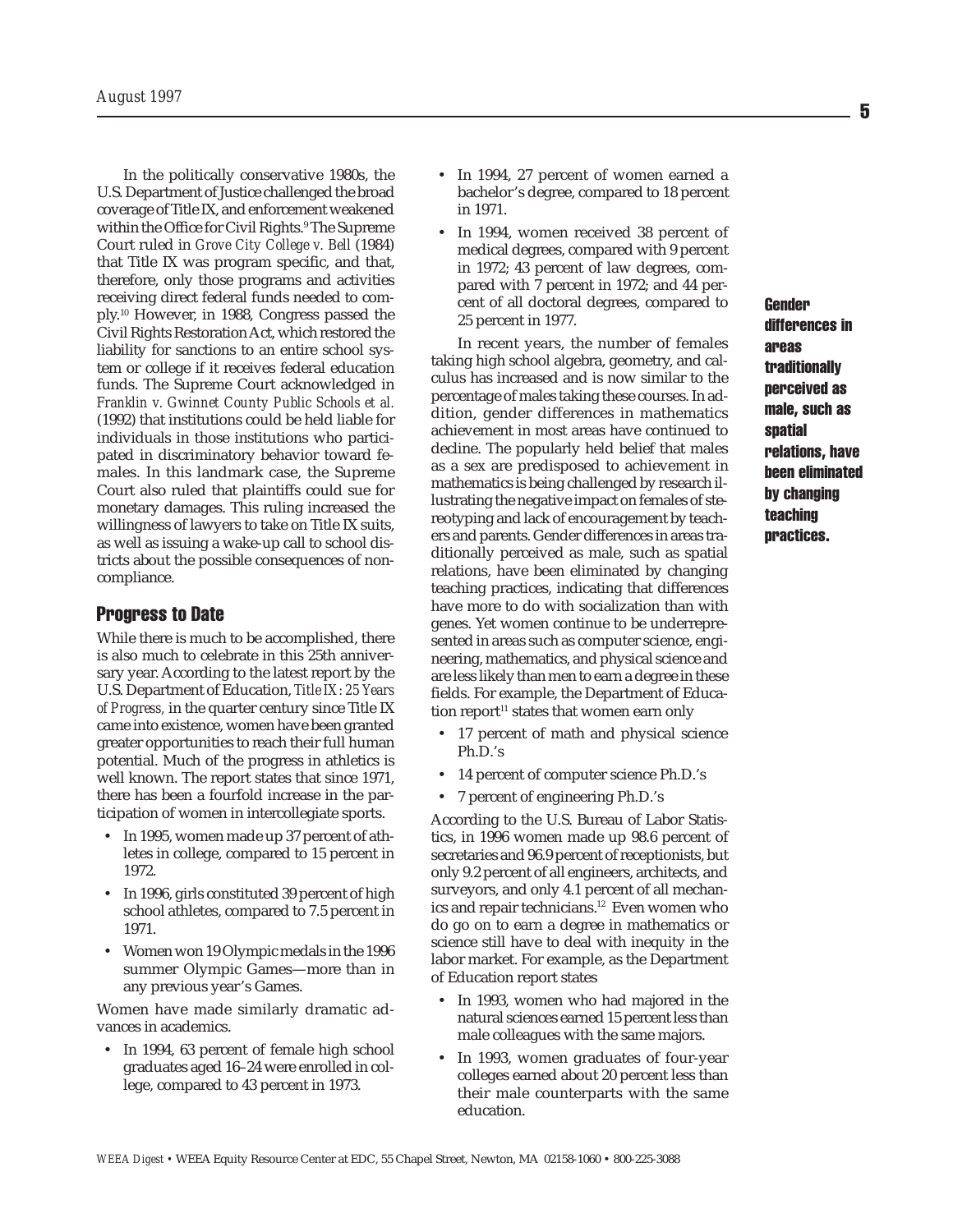#### Making the Grade?

The report gave the nation an overall C average, indicating that some progress has been made, but that more improvement is necessary.

The national *Report Card on Gender Equity* released on June 23, 1997, by the National Coalition for Women and Girls in Education (NCWGE) further demonstrates the mixed record of Title IX. The report grades particular areas that Title IX was meant to address: access to higher education, athletics, career education, employment, learning environment, math and science, sexual harassment, standardized testing, and treatment of pregnant and parenting students. The report gave the nation an overall "C average," indicating that some progress has been made, but that more improvement is necessary.13 According to the report:

- Women earn more than half of the associate's, bachelor's, and master's degrees awarded but still lag behind men at the doctoral level, earning just 39 percent of doctoral degrees.
- The number of women coaches coaching women's teams has decreased over the past 25 years—from 90 percent to 48 percent.
- Women make up 73 percent of elementary and secondary school teachers, but only 35 percent of principals.

## Equal Access and Equal Treatment Versus Equitable Outcomes

Unfair disadvantages experienced by girls in the elementary through high school years may contribute to lowering their self-confidence, and consequently to discouraging them from pursuing certain subjects, such as math and science, which are required for entry into particular fields. "According to the National Center for Education Statistics, male students were more likely to increase their science proficiency level between 8th and 12th grades, 56 and 51 percent respectively."14 Research indicates that self-confidence is a determinant of career considerations and influences the path that will lead to the career.15 Therefore, both the factors that affect females' self-confidence and other systemic barriers to achievement need to be understood.

A huge difference exists between providing equal access and equal treatment to males and females in education and ensuring equitable outcomes for both genders. Simply providing equal access does not challenge either the many deep-seated social beliefs about females and males and their respective abilities or the widespread practices that perpetuate these stereotypes. Similarly, focusing only on equal treatment may serve to discount the existence of these prejudices by seeking to put the onus for change on the victims, thus serving to legitimize their oppression. A policy of ensuring equitable outcomes, on the other hand, takes into consideration that victims have different experiences and accordingly need diverse, innovative, and appropriate pedagogical approaches. If a young female has been conditioned to believe that mathematics is inappropriate for her, simply placing her in a math classroom with boys will not solve the problem. In fact, it may actually accelerate the process of alienation.

Sameness of opportunity has not resulted in equity for women. Teachers, it has been found, give boys more praise, more criticism, and more remediation and are more apt to accept boys' responses. In addition, they respond more frequently to boys' requests and talk to boys more about ideas and concepts. Further, boys usually receive more encouragement from both teachers and parents. These realities have to be taken into consideration by those who seek equitable outcomes. Sadker and Sadker argue that girls in school are subject to "subtle and insidious gender lessons, micro-inequalities that appear seemingly insignificant when looked at individually but have a powerful cumulative impact."16 The focus should be on not only ensuring equal access for females but also on developing policies, practices, and materials to combat stereotyping, socialization, and other systemic factors that deny equitable outcomes.

#### Emerging Issues

As we move closer to the twenty-first century, it seems evident that limiting women and girls also limits the nation as a whole. Gender inequity prevents females from realizing their full human potential and gives males free rein over the world. A closer examination of the lives of males, however, reveals that falling short of educational equity harms men as well as women. bell hooks states, "Men are not exploited or oppressed by sexism, but there are ways in which they suffer as a result of it. This

Sameness of opportunity has not resulted in equity for women.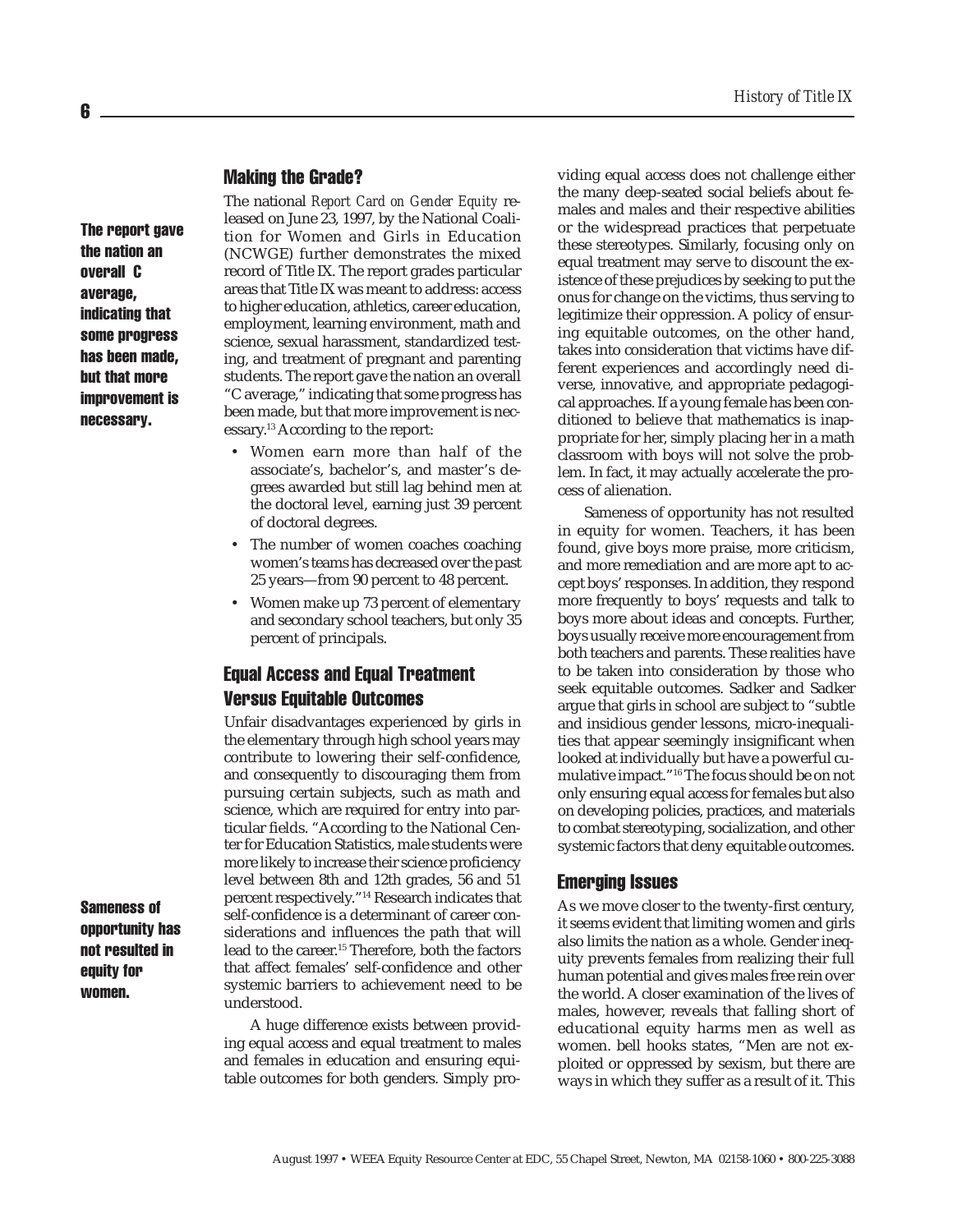suffering should not be ignored."17 National crime statistics illustrate the damaging effects of rigid gender boundaries on the lives of males, who disproportionately act out physically against themselves, women, and other men.<sup>18</sup> Yet this realization also brings hope. Since males do control much of the power in our society, a realization by men of the adverse affects of gender inequity on them may lead to the yielding of male privilege and the creation of male-female alliances, on which the achievement of true gender equity in this modern world depends.

The conversation on gender equity must also include multicultural and diverse perspectives. For too long, women in the United States have been considered a homogeneous group that benefits uniformly from the struggle for gender equity. However, often lost in this view are the voices of African American, Asian American, Latina, Native American, poor and other marginalized women, including women with disabilities. In addition, differences in class, culture, and ethnicity cut across and within these groups. Further, special educators too often forget that students with disabilities have a gender and are subject to gender bias, like their non-disabled counterparts. Under Title IX, females of all races and abilities should have access to the same schools and instruction as white middle- and upper-class male students. However, compared to poor females and females of color, white middle-and upper-class females apparently receive the most benefits. Statistics often fail to take into consideration the variables of class, culture, and race that significantly influence access to education and accompanying support. The American Association of University Women's 1992 report, *How Schools Shortchange Girls,* states that socioeconomic status, more than any other variable, predicts educational outcomes. However, socioeconomic status should not be isolated, as the report " . . . suggests that closer attention should be paid to the combined impact of gender and social class, as well as race, on educational outcomes."19

Gender, race, and class are interrelated in a complex dynamic. Gender is a concept that is culturally constructed in a sociohistorical context. "Similarly, race and class carry with them socially constructed roles, beliefs, and expectations. Students of color and poor students are often assigned lower status in schools, and the

cultural, social dynamics of racism and classism play themselves out in the consistent underachievement of these students."20 *How Schools Shortchange Girls* reports that there are differences in the concentration of women from different racial and ethnic backgrounds in certain sectors of the work force—a phenomenon that has as much to do with class as with race and ethnicity. In addition, the report illustrates differences in levels of self-esteem between girls who are different racially, ethnically, and physically but are at similar educational stages, again demonstrating the interrelatedness between these variables in determining different experiences. However, care must be taken not to perpetuate the biases that already exist about women of color and women with disabilities simply by focusing on the stereotypes. The challenge will be to balance acknowledgment of differences with a vision for the common goal of gender equity.

#### Future Expectations

Since Title IX was enacted on June 23, 1972, many women have made substantial progress in education, employment, and athletics. This 25th anniversary affords us the opportunity to reflect on what has been done and, more important, what still needs to be done to secure genuine gender equity for *everyone* in our schools and our society. We hope to continue the conversation surrounding gender equity in education—recognizing that the dialogue needs to go beyond merely acknowledging the inequalities between females and males to demanding the implementation of gender-fair educational and social practices. We also realize that for true equity to exist, there must be a renewed commitment to the enforcement of Title IX. The future of Title IX and its supporting sex equity legislation is both hopeful and uncertain, as federal budget constraints have reduced the funding for such initiatives.

Federal support may be increased as on the anniversary of Title IX President Clinton ordered all heads of executive departments and agencies that provide financial assistance to education programs or activities to consult with the attorney general and "to report . . . within 90 days on measures to ensure effective enforcement of Title IX."21 In addition, he asked the heads of the departments to "take appropriate

National crime statistics illustrate the damaging effects of rigid gender boundaries on the lives of males.

The challenge will be to balance acknowledgment of differences with a vision for the common goal of gender equity.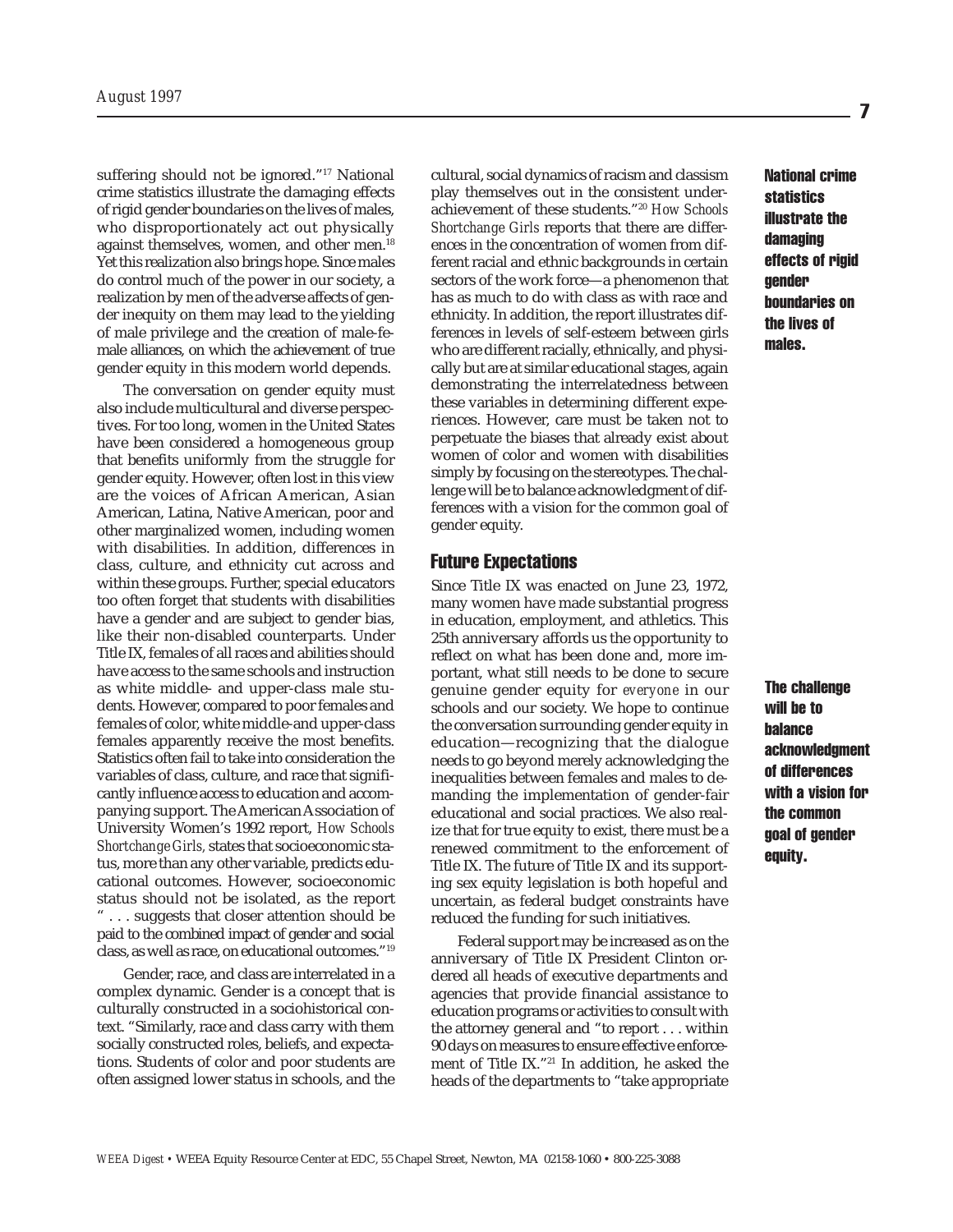I surely hope that every American would agree that the national government must hold itself to the same high standards it expects from everyone else especially when it comes to discrimination in education.

action against discrimination in education programs or activities conducted by the Federal government." "I believe," the president stated in his address to celebrate the anniversary, "and I surely hope that every American would agree that the national government must hold itself to the same high standards it expects from everyone else—especially when it comes to discrimination in education."22 The recommitment by the president to the enforcement of Title IX may serve to strengthen the support that is needed in the struggle to eradicate gender discrimination and other types of inequalities in education and society.

#### Notes

1 Women's Educational Equity Act (WEEA) Publishing Center, *Gender Equity for Educators, Parents, and Community* (Newton, Mass.: Education Development Center, 1995).

2 B. R. Sandler, "Too Strong for a Woman," *About Women on Campus* (Spring 1997): 6, No. 2.

3 N. P. Stromquist, "Sex-Equity Legislation in Education: The State as Promoter of Women's Rights." *Review of Educational Research* (Winter 1993): 63, No. 4: 379–407.

4 P. A. Schmuck et al. "Administrative Strategies for Institutionalizing Sex Equity in Education and the Role of Government," in *Handbook for Achieving Sex Equity Through Education,* ed. by S. S. Klein (Baltimore: Johns Hopkins University Press, 1985).

- 5 Stromquist.
- 6 Ibid.
- 7 Schmuck.
- 8 Stromquist.

9 S. Flansburg and K. Hanson, *Legislation for Change: A Case Study of Title IX and the Women's Educational Equity Act Program* (Newton, Mass.: WEEA Publishing Center/EDC, 1993).

10 Flansburg and Hanson.

11 U.S. Department of Education, *Title IX: 25 Years of Progress* (Washington, D.C.: Office of Educational Research and Improvement, 1997).

12 U.S. Department of Labor Statistics, Economic Analysis and Information Unit, Boston Regional Office. The use of these data is explained well by this passage: "Since national data on enrollments by sex, race, or ethnicity are not complied [sic] nationally (only state by state), we have to look at national employment figures to help assess the impact of what is (or is not) happening at the local school district level. In doing so, we recognize the limitations of the data collection documenting vocational education and training and labor market outcomes for women and men in traditional occupations. We also know that the proportion of students enrolled in nontraditional vocational programs is likely to increase more rapidly than their representation in related occupations." Mid-Atlantic Equity Consortium, Inc., and Network, Inc., *Beyond Title IX: Gender Equity Issues in Schools* (Report No. SO 024 862). (ERIC Document Reproduction Service No. ED 387 367, 1993).

13 National Coalition for Women and Girls in Education, *Title IX at 25: Report Card on Gender Equity* (Washington, D.C.: National Women's Law Center, 1997).

14 U.S. Department of Education.

15 S. Flansburg, *Building Self: Adolescent Girls and Issues of Self-Esteem* (Newton, Mass.: WEEA Publishing Center/EDC, 1991).

16 M. Sadker and D. Sadker, *Failing at Fairness: How America's Schools Cheat Girls* (New York: Charles Scribner and Sons, 1994).

17 b. hooks, *Feminist Theory: From Margin to Center* (Boston: South End Press, 1984).

18 M. Miedzian, *Boys Will Be Boys: Breaking the Link Between Masculinity and Violence* (New York: Doubleday, 1991) 325–326.

<sup>19</sup> Wellesley College Center for Research on Women, *The AAUW Report: How Schools Shortchange Girls* (Washington D.C.: American Association of University Women Educational Foundation, 1992).

20 K. Hanson, *Gender, Discourse, and Technology (*Newton, Mass.: WEEA Equity Resource Center/EDC, 1997).

21 President Clinton, *Memorandum for the Heads of Executive Departments and Agencies*, June 17, 1997.

22 Remarks by President Clinton at Title IX Event, June 17, 1997.✦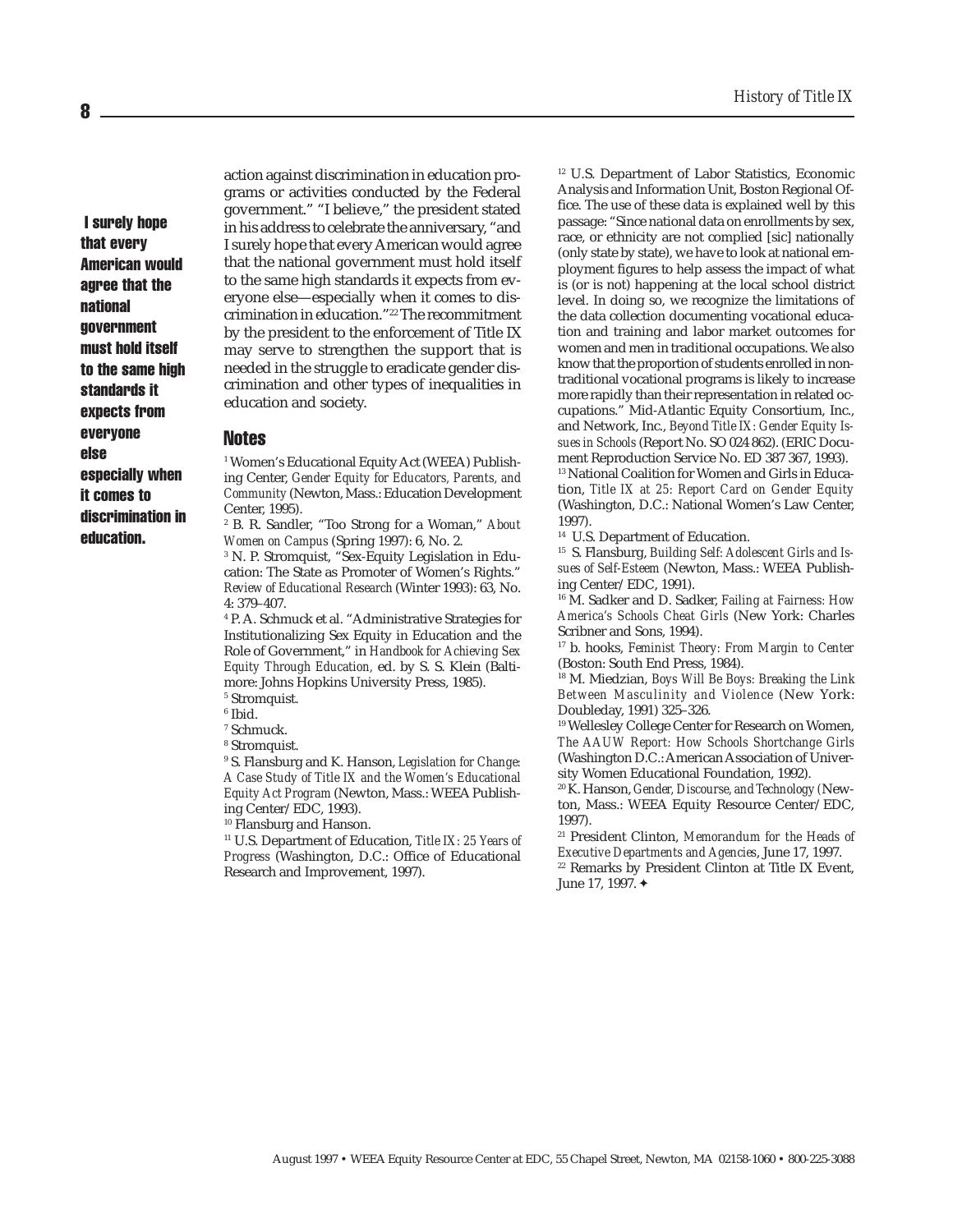## WEEA Materials to Support Title IX Mandates

#### **A-Gay-Yah: A Gender Equity Curriculum for Grades 6–12**

An exciting multicultural curriculum, *A-Gay-Yah* emphasizes critical thinking and cooperative learning. For Native American students, *A-Gay-Yah* affirms a long and vital cultural history while helping students discuss gender issues relating to traditional and modern culture. This curriculum is an outstanding addition to social studies and history classrooms. (178 pp.) 1992•#2735•\$25.00

#### **Going Places: An Enrichment Program to Empower Students**

*Going Places,* based on a project conducted in the San Diego City Schools, targets those middle school students most at risk of dropping out. Focuses on enrichment and hands-on, cooperative, group learning. Develops and builds self-esteem, improves problem-solving and decision-making skills, and develops leadership skills. (433 pp.)•1991•#2713 •\$40.00

#### **Just What the Doctor Should Have Ordered: A Prescription for Sex-Fair School Health Services**

Provides the first civil rights view of sex discrimination in health services. Includes a step-by-step, easyto-manage method for evaluating student health services. This vital guide clearly defines the legal responsibilities as required by Title IX and helps schools negotiate ethical dilemmas. (158 pp.)• 1989•#2698• \$17.00

#### **Equity Lessons**

An innovative urban program designed to develop an awareness of gender-role stereotyping. *Equity Lessons for Elementary School* is a wonderful supplement to any social studies curriculum. Activities help students to identify gender-role stereotyping on toy packaging, in advertising, and in fairy tales. (38 pp.) *Equity Lessons for Secondary School* presents activities based on personal assumptions and meaning in the lives of activist women. (60 pp.)•1982

#2432 *Elementary*•\$8.00

#2433 *Secondary*•\$8.50

#### **Equity in Education Series**

The Equity in Education Series offers various approaches to meet the needs of all students in today's diverse classrooms. The series helps educators, parents, and community members understand their crucial roles in furthering equity in the schools and in society. Also helps users identify bias and respond to it with activities and other hands-on tools for use in K–12 classrooms. Set includes: *Gender Equity for Educators, Parents, and Community* (26 pp.); *Gender Stereotypes: The Links to Violence* (25 pp.); *School-to-Work: Equitable Outcomes* (26 pp.); *Gender-Fair Math* (22 pp.)•1995•#2761 (set of 4)•\$13.00

#### **Gender Equity for Educators, Parents, and Community** *and* **La Igualdad de Género para Educadores, Padres, y la Comunidad**

Challenge the thinking that limits your expectations for girls and boys. This booklet will help you recognize the limits of assumptions you didn't know you had and offers new options to teachers, parents, and community organizations. This bestselling booklet, just released in Spanish, is soon to be available in Vietnamese. Call the center at 800-225-3088 for more information. (26 pp.)•1995

#2762•(English)•\$4.00 #2800•(Spanish)•\$4.00

#### **Legislation for Change: A Case Study of Title IX and the Women's Educational Equity Act Program**

This working paper uses Title IX of the Education Amendments of 1972 as a case study to explore the education field and the impact of civil rights legislation dealing with gender. Discusses what Title IX is, its origins, and its context, and examines some successes and failures of Title IX, closing with some points to consider when legislating for equity. (22 pp.)•1993• #2749•\$4.00

To order WEEA materials call our distribution center at 800-793-5076.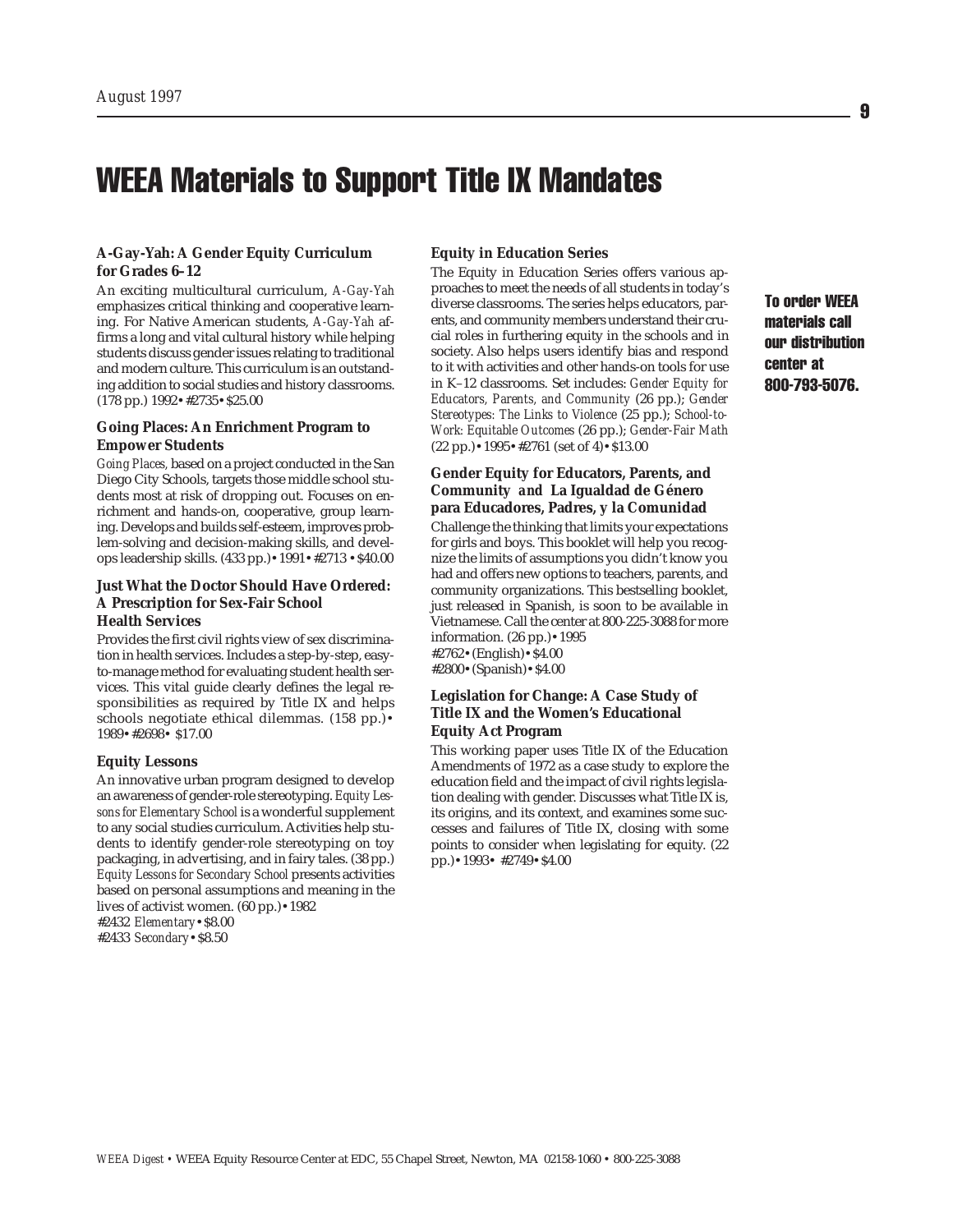## Resource Organizations for Title IX

#### **AACTE Committee on Women's Issues**

One Dupont Circle Suite 610 Washington, DC 20036-1186 202-293-2450 www.AACTE.org

#### **American Association for the Advancement of Science**

1200 New York Avenue, N.W. Washington, DC 20005 202-326-6400 e-mail: egavilla@aaas.org www.aaas.org

#### **American Association of University Women**

1111 16th Street, N.W. Washington, DC 20036 202-785-7700 www.aauw.org

#### **American Federation of Teachers**

555 New Jersey Avenue, N.W. Washington, DC 20001 202-879-4400 www.aft.org

#### **The Center for Law and Education**

1875 Connecticut Avenue, N.W. Suite 510 Washington, DC 20009 202-986-3000

#### **Center for Women Policy Studies**

2000 P Street, N.W. Suite 508 Washington, DC 20036 202-872-1770

#### **Disabilities Unlimited Consulting Services**

3 East Tenth Street Apartment 4B New York, NY 10003 212-673-4284

#### **The Education Trust**

Suite 200 1725 K Street, N.W. Washington, DC 20006 202-293-1217 www.edtrust.org

#### **FairTest**

342 Broadway Cambridge, MA 02139 617-864-4810 www.fairtest.org

#### **Girls Incorporated**

National Resource Center 441 West Michigan Street Indianapolis, IN 46202 317-634-7546 www.girlsinc.org

#### **Girl Scouts of the USA**

420 Fifth Avenue New York, NY 10018 800-223-0624 www.gsusa.org

#### **Hispanic Policy Development Project**

36 East 22nd Street 9th Floor New York, NY 10010 212-529-9323

#### **Myra Sadker Advocates for Gender Equity**

Suite 300 1401 Rockville Pike Rockville, MD 20852 301-738-7113 e-mail: DSadker@aol.com

### **National Association for Girls and Women in Sport**

1900 Association Drive Reston, VA 22091 703-476-3450 www.aahperd.org/nagws/nagws

August 1997 • WEEA Equity Resource Center at EDC, 55 Chapel Street, Newton, MA 02158-1060 • 800-225-3088

10

Visit the Title IX section of our web site to find your state s educational equity contact. Note the new address for our expanded web site: www.edc.org/ **WomensEquity**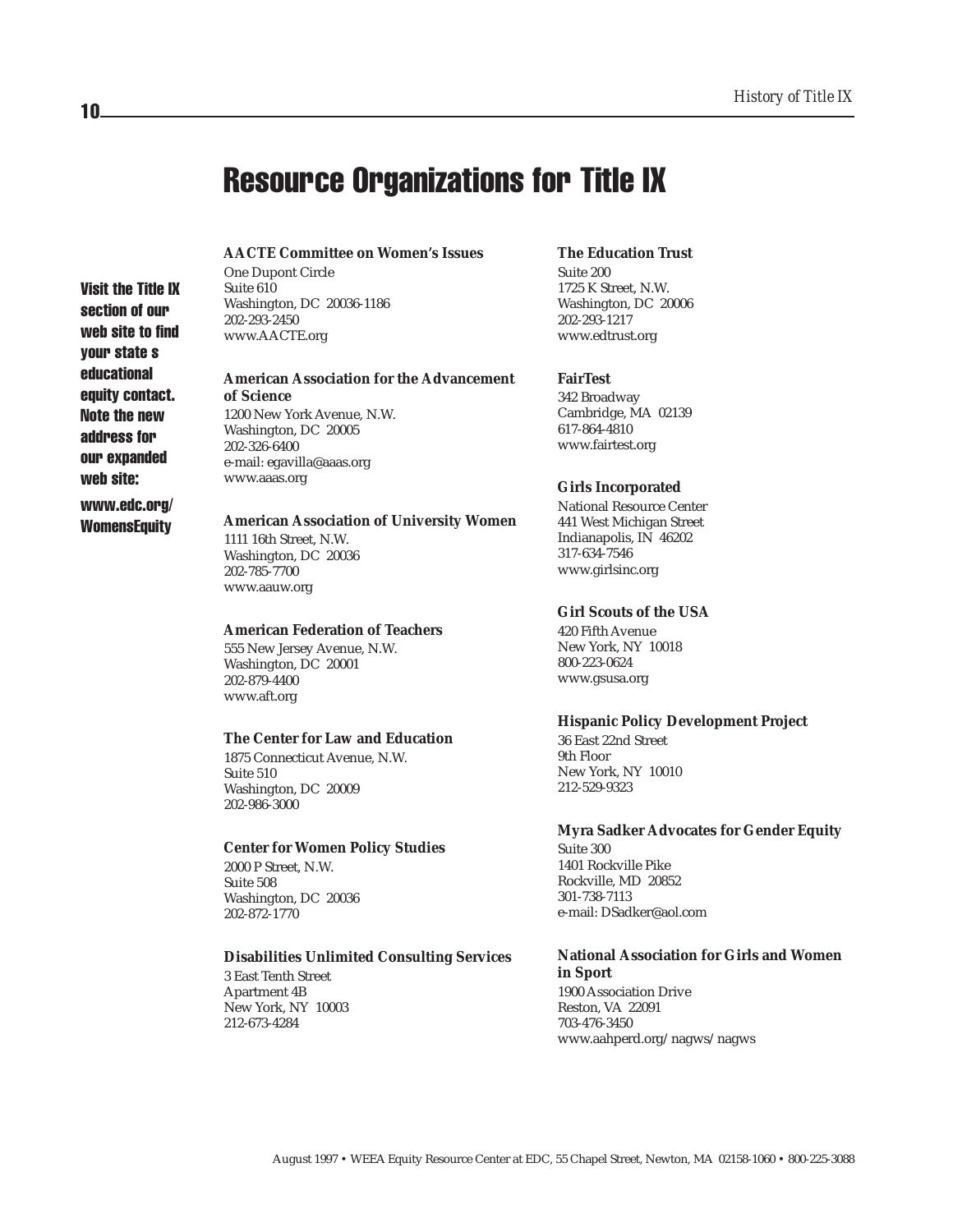#### **National Association for Women in Education**

1325 18th Street, N.W. Suite 210 Washington, DC 20036-6511

#### **National Coalition for Sex Equity in Education**

One Redwood Drive Clinton, NJ 08809 908-735-5045

#### **National Coalition for Women and Girls in Education**

National Women's Law Center 11 Dupont Circle, N.W. Suite 800 Washington, DC 20036 202-588-5180

#### **The National Council for Research on Women**

530 Broadway 10th Floor New York, NY 10012 212-274-0730

#### **National Education Association**

1201 16th Street, N.W. Washington, DC 20036 202-822-7346 www.nea.org

#### **National Women's Law Center**

11 Dupont Circle, N.W. Suite 800 Washington, DC 20036 202-588-5180 www.essential.org/afj/nwlc.html

#### **New York State Occupational Education Equity Center**

The Equity Center 8 British American Boulevard Suite G Latham, NY 12210-1402 518-786-3236 www.nysed.gov/workforce/equity.html

#### **NOW Legal Defense and Education Fund**

99 Hudson Street New York, NY 10013 212-925-6635 www.nowldef.org

#### **Title IX Advocacy Project**

140 Clarendon Street 7th Floor Boston, MA 02116 617-247-6722

#### **U.S. Commission on Civil Rights**

Commission Headquarters 624 9th Street, N.W. Washington, DC 20425 For information on publications contact: Library, USCCR 202-376-8128 www.usccr.gov

#### **U.S. Department of Education**

Office for Civil Rights Customer Service Team Mary E. Switzer Building 330 C Street, S.W. Washington, DC 20202 202-205-5413 e-mail: ocr@ed.gov www.ed.gov/offices/OCR

#### **U.S. Department of Justice**

Civil Rights Division Office of the Assistant Attorney General P.O. Box 65808 Washington, DC 20035-5808 202-514-4609 www.usdoj.gov/crt

#### **Women's Bureau**

U.S. Department of Labor 200 Constitution Avenue, N.W. Room S3002 Washington, DC 20210 202-219-6667 www.dol.gov/dol/wb

#### **Women's Sports Foundation**

Eisenhower Park East Meadow, NY 11554. 800-227-3988 e-mail: wosport@www.lifetimetv.com www.lifetimetv.com/WoSport